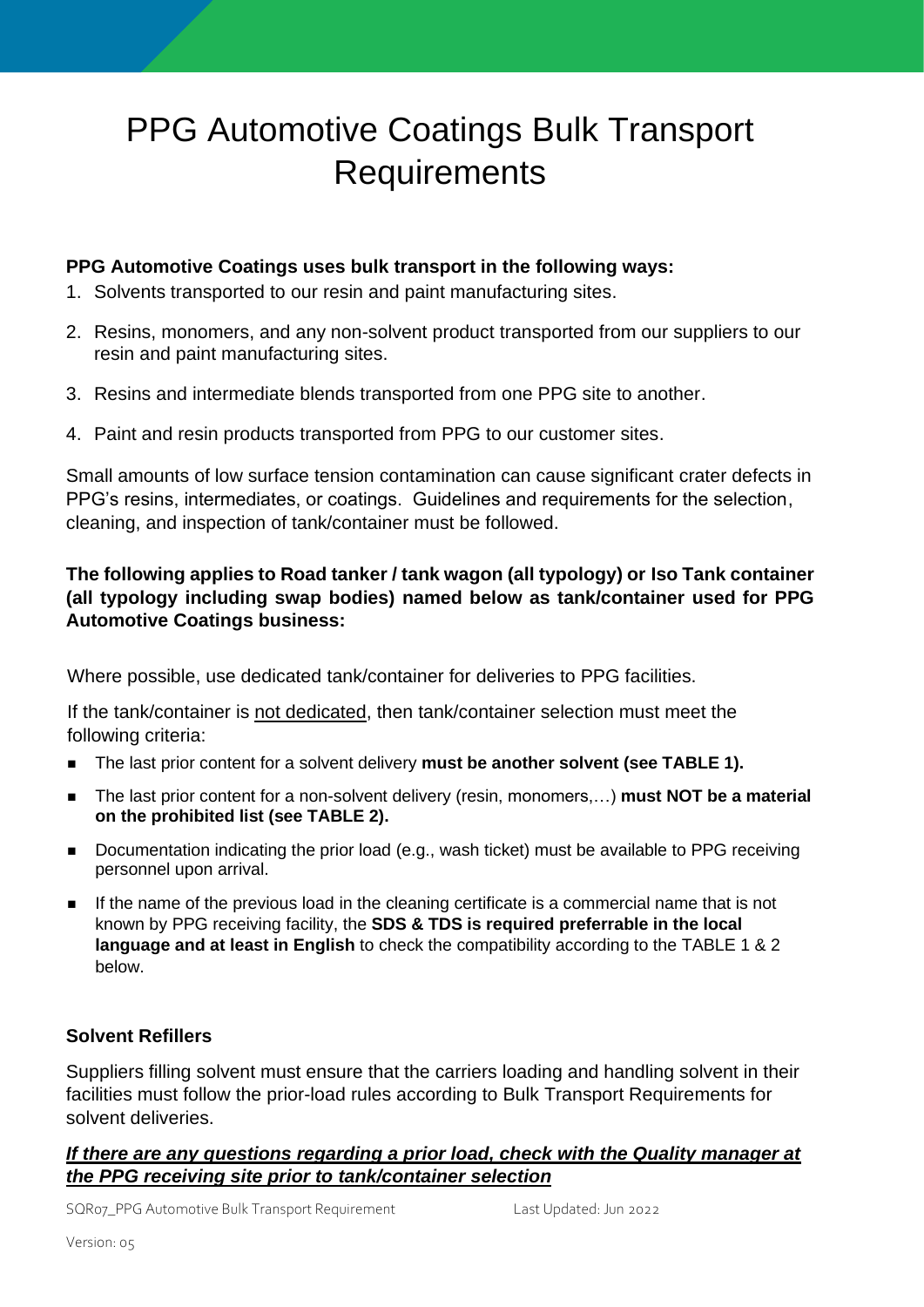## **TABLE 1 Approved Prior Contents for a Solvent Delivery\***

| Alcohols $(1)$             | <b>Aliphatics</b>         | Acetates        |
|----------------------------|---------------------------|-----------------|
| <b>Glycol Ethers</b>       | Aromatics                 | Esters / Ethers |
| <b>Glycol Ether Esters</b> | Naphtha / Mineral Spirits | <b>Ketones</b>  |

#### **\*Commonly used as solvent, thinner, co-solvent, in the paint and coatings industry. Pure or blended solvents with ending boiling point at max. 250°C**

 $(1)$  Excluding fatty alcohols with C atoms  $>=$  C10.

#### **Important Steps to select the right prior-load for solvent deliveries:**



\*Please refer to this link to find the right Quality and Purchasing contact per PPG location:

[https://corporate.ppg.com/getmedia/c4214e59-37f0-4bcf-87e7-775d07ddfcf1/SQR18\\_PPG-](https://corporate.ppg.com/getmedia/c4214e59-37f0-4bcf-87e7-775d07ddfcf1/SQR18_PPG-Automotive-Contact-List.pdf)[Automotive-Contact-List.pdf](https://corporate.ppg.com/getmedia/c4214e59-37f0-4bcf-87e7-775d07ddfcf1/SQR18_PPG-Automotive-Contact-List.pdf)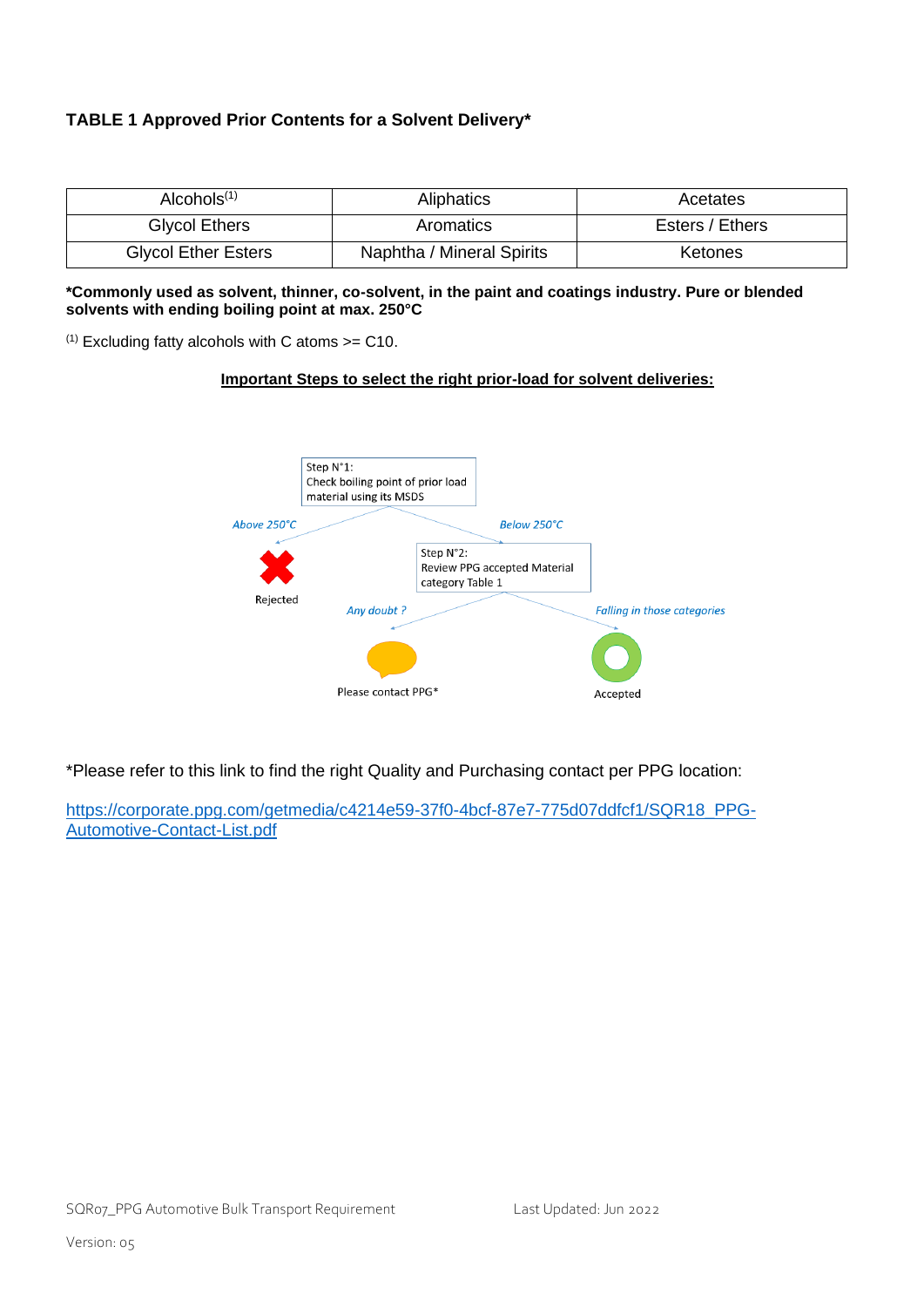|                                                                                                                                                                                                                                                                                                                                                                                                                                                                                                                                              | <b>Low Surface</b><br><b>Tension</b><br><b>Materials</b> | <b>Oils &amp; Greases</b>                            | <b>Strong Acids</b><br>$\&$ Basis <sup>(1)</sup> | <b>Colorants</b><br><b>Pigments</b>                                  | Others <sup>(2)</sup>                                                                                                    |  |
|----------------------------------------------------------------------------------------------------------------------------------------------------------------------------------------------------------------------------------------------------------------------------------------------------------------------------------------------------------------------------------------------------------------------------------------------------------------------------------------------------------------------------------------------|----------------------------------------------------------|------------------------------------------------------|--------------------------------------------------|----------------------------------------------------------------------|--------------------------------------------------------------------------------------------------------------------------|--|
| Examples                                                                                                                                                                                                                                                                                                                                                                                                                                                                                                                                     | Silicone based<br>materials                              | Lubricant and<br>machine oils<br><b>Brake fluids</b> | Hydrochloric /<br>Perchloric                     | <b>Dyes</b>                                                          | <b>Plasticizers</b><br>(viscosity $> 500$<br>$mPas-1)$<br>Fatty acids and<br>fatty alcohols with<br>$C$ atoms $>=$ $C10$ |  |
|                                                                                                                                                                                                                                                                                                                                                                                                                                                                                                                                              | Fluorine based<br>materials                              | Petroleums,<br>Gasoline, Diesel,<br>Kerosene         | Sodium<br>Hydroxide                              | <b>Pigments/Colorants</b><br><b>Dispersions</b>                      | Emulsions<br><b>Dispersions</b>                                                                                          |  |
|                                                                                                                                                                                                                                                                                                                                                                                                                                                                                                                                              | Surfactants<br><b>Defoamers</b><br>Dispersants           | Silicone Oils/<br><b>Silicone Greases</b><br>Waxes   | Phosphoric<br>acid                               | Pigments & fillers<br>slurries<br>Paints & primers<br>(could be film | Halogenated<br>hydrocarbons<br>Liquid to waxy (any<br>kind of material)                                                  |  |
|                                                                                                                                                                                                                                                                                                                                                                                                                                                                                                                                              | Release agents                                           | Animal/Rendered<br>greases                           |                                                  | forming)                                                             | Latex with easily<br>film forming                                                                                        |  |
| $^{(1)}$ Can be accepted after rinse with water and pH measured as neutral (EFTCO Code T20)<br><sup>(2)</sup> Can be accepted after caustic cleaning (EFTCO Code C30)<br>General rule excluding <sup>(1)</sup> and <sup>(2)</sup> if prior content is <i>fully soluble</i> in water the material would be<br>acceptable.<br>If prior content is a main ingredient of the loaded material would be acceptable (i.e., formaldehyde as<br>prior content of melamine resin. Soy bean oil, castor oil as ingredient of polyester or alkyd resins) |                                                          |                                                      |                                                  |                                                                      |                                                                                                                          |  |
| Supplier is fully responsible to deliver material free of any contamination for the coating industry.<br>When there is a failure to supply the correct pre-load, PPG reserves the rights to bill the supplier for<br>the cost incurred including material and labor cost associated with the non-conformity.                                                                                                                                                                                                                                 |                                                          |                                                      |                                                  |                                                                      |                                                                                                                          |  |
| Additional information:<br>Solvent used for flushing or cleaning is not considered the prior load<br>Silicone refers to poly-siloxanes - e.g. poly-di-methyl siloxane (PDMS)<br>Fluorine based – e.g. perfluoropolyether (PFPE) or polytetrafluoroethylene (PTFE)                                                                                                                                                                                                                                                                            |                                                          |                                                      |                                                  |                                                                      |                                                                                                                          |  |

### **TABLE 2 Prohibited Prior Contents for a Non-solvent Delivery**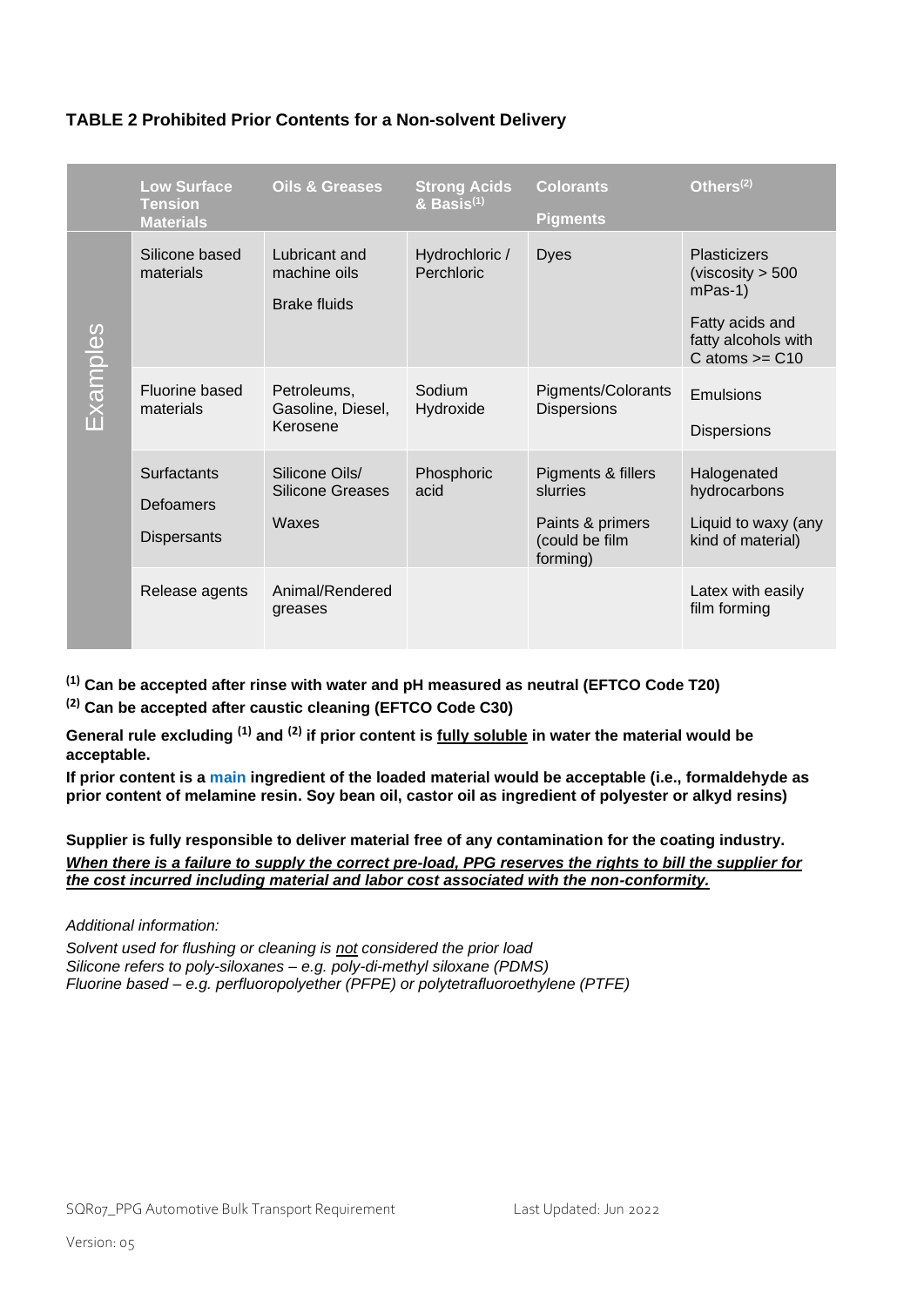**Tank/container with more than one compartment** shall have a label directly at the valves to prevent connections to the incorrect compartment for sampling and off-loading.

**Newly fabricated or internally repaired** tank/container present a higher risk with regard to low surface tension contaminants being present – additional cleaning will be required before putting into service for PPG materials.

**Detergent or caustic residue** from the cleaning process can cause defects in our products if not completely rinsed from the interior surface. The pH of the rinse water should fall between 6.5 and 7.5.

**For European locations (PPG EMEA)**, for non-dedicated tankers or when prior load differs from the delivery load, all tankers must be cleaned prior to loading the intended delivery. Transport companies should use EFTCO and/or PPG approved cleaning stations.

The cleaning certificate is mandatory for loading and unloading processes. Ensure that the driver provides the original copy (not electronic) of the EFTCO cleaning certificate.

Craters

The test for pH of the rinse water must be indicated on the cleaning certificate according to code "T20".

# Tank/container **Sampling and Testing – Incoming Solvents and Resins**

At PPG facilities, inbound solvent tank/container are sampled for evaluation. Where possible, the tank/container is sampled from the bottom valve using a filter fixture attached to a small filter housing. The filter is removed from the housing to evaluate for dirt and gels (see pictures below). Solvent and some resin samples are tested for crater causing contamination prior to approval of the load.

Solvents that require "Anti-Stat" additions are tested for conductivity to ensure compliance with safety requirements.